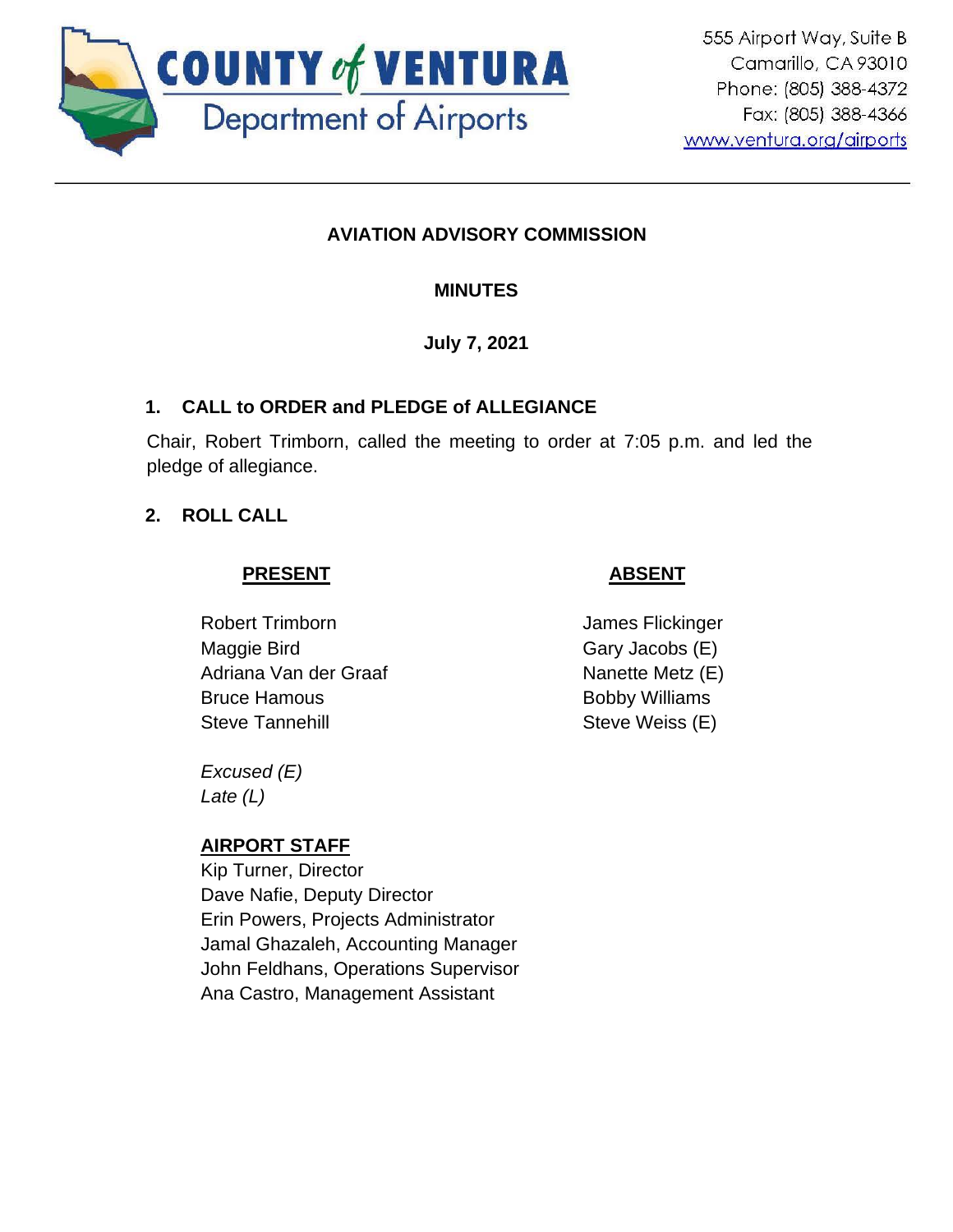**3. APPROVAL OF MINUTES – June 7, 2021**

*Bruce Hamous moved to approve the June minutes and Maggie Bird seconded the motion. Steve Tannehill abstained. All other Commissioners voted in favor and the motion passed unanimously 4-0.*

**4. PUBLIC COMMENT -** Citizens wishing to speak to the Commission on an airport related item must fill out a speaker card and submit it to the secretary. Comments will be limited to a maximum of **three** minutes per item.

*Speaker cards for issues NOT on the agenda must be submitted before the end of the public comment period.* 

*Speaker cards for issues listed on the agenda must be presented before the item is up for consideration. Speakers will be called when the item is presented.*

None.

#### **5. NEW BUSINESS**

**A. Subject: Approval of Plans and Specifications for the Runway 7-25, Taxiway Connectors and Parallel Taxiway Pavement Reconstruction at Oxnard Airport, Including Addenda Nos. 1- 3; Waiver of Any Minor Irregularities in the Bid; Award a Contract for the Base Bid Schedule A and Base Bid Transition Schedule B to Sully-Miller Company, in the Amount of \$12,274,001, on the Basis of the Lowest Responsive Bid, Conditioned Upon Receipt of a Federal Aviation Administration Grant Sufficient to Fund the Project; Authorization for the Director of Airports, or Designee, to Execute the Subject Contract, if Awarded** *(Exhibit 1 available for review on the Department of Airports* 

*website [www.ventura.org/airports\)](http://www.ventura.org/airports)* 

#### **Recommendations:**

Staff requests that your Commission/Authority recommend that the Board of Supervisors (Board):

1. Approve the plans and specifications (Exhibit 1) for the Runway 7-25, Taxiway Connectors and Parallel Taxiway Pavement Reconstruction at Oxnard Airport, including Addenda Nos. 1-3 (Exhibit 2);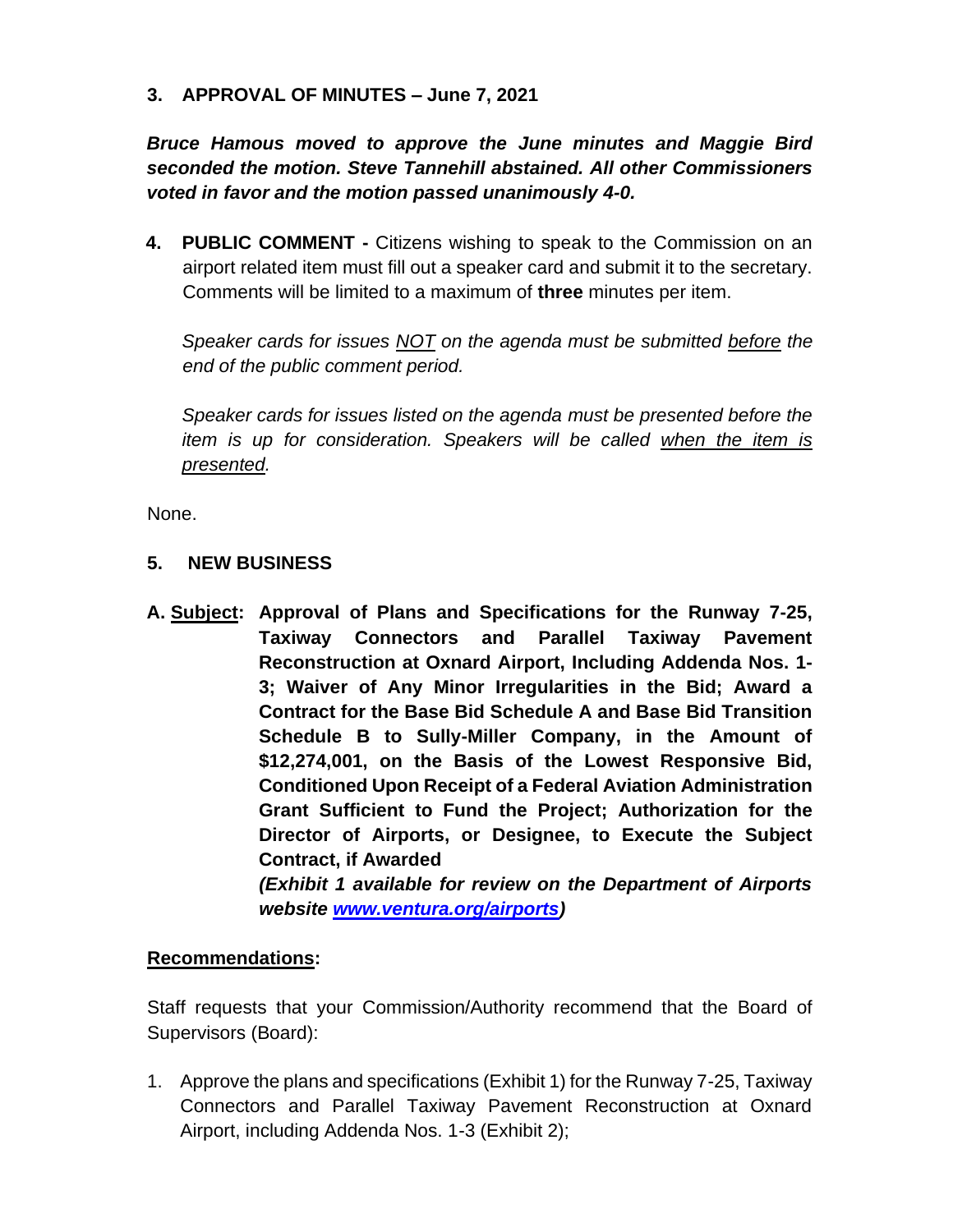- 2. Waive any minor irregularities in the bids;
- 3. Award a Contract for the Base Bid Schedule A and Base Bid Transition Schedule B to Sully-Miller Company, in the Amount of \$12,274,001, on the basis of the lowest responsive bid, conditioned upon receipt of a Federal Aviation Administration Grant sufficient to fund the project; and
- 4. Authorize the Director of Airports, or his designee, to execute the subject Contract if awarded (Exhibit 3).

Director Kip Turner introduced the item and stated that projects administrator Erin Powers will provide staff's report. Ms. Powers stated that the airport went out to bid for the reconstruction of the runway, taxiway connectors and parallel Taxiway F pavements at Oxnard Airport in March 2021. The project was bid with a base bid for the runway, a bid alternate 1 for the taxiway connectors and a bid alternate 2 for the parallel Taxiway F. Bids for the project were opened on April 29, 2021 and five bids were received. Ms. Powers shared that the Federal Aviation Administration (FAA) is ready to offer the airport a grant for the base bid and base bid transition work only. Sully-Miller Company submitted the lowest responsible bid for the base bid and the base bid transition in the amount of \$12,274,001 which came in at approximately 4.4% under the engineer's estimate. Ms. Powers noted that a bid protest was received from the second-lowest bidder but the airport found that the bid protest was without merit. The airport is requesting that a contract be awarded to Sully-Miller Company. Director Kip Turner clarified that the FAA funding is for the runway and the transition to the taxiway connectors. The taxiway connectors will be a standalone project at a different point in time. Ms. Powers shared that for airport improvement grants, the FAA typically funds 90% of a project but the airport will also pursue a Caltrans grant to help pay for the project. Director Turner added that there is a possibility the FAA will fund up to 100% of this project. Ms. Powers clarified that the contract before the Commission results in an anticipated cost to the airport in the amount of \$1.12 million dollars. The anticipated total cost for the whole project is just over \$1.3 million dollars to be paid from the Airport Enterprise Fund.

### *Adriana Van der Graaf moved to approve staff's recommendations and Maggie Bird seconded the motion. All Commissioners voted in favor and the motion passed unanimously 5-0.*

**B. Subject: Approval and Award of a Construction Administration Services Contract to Jviation, a Woolpert Company, in the Not-to-Exceed Amount of \$1,086,169, for the Runway 7-25, Connector Taxiways and Parallel Taxiway Pavement Reconstruction at Oxnard Airport, Conditioned Upon Receipt of a Federal**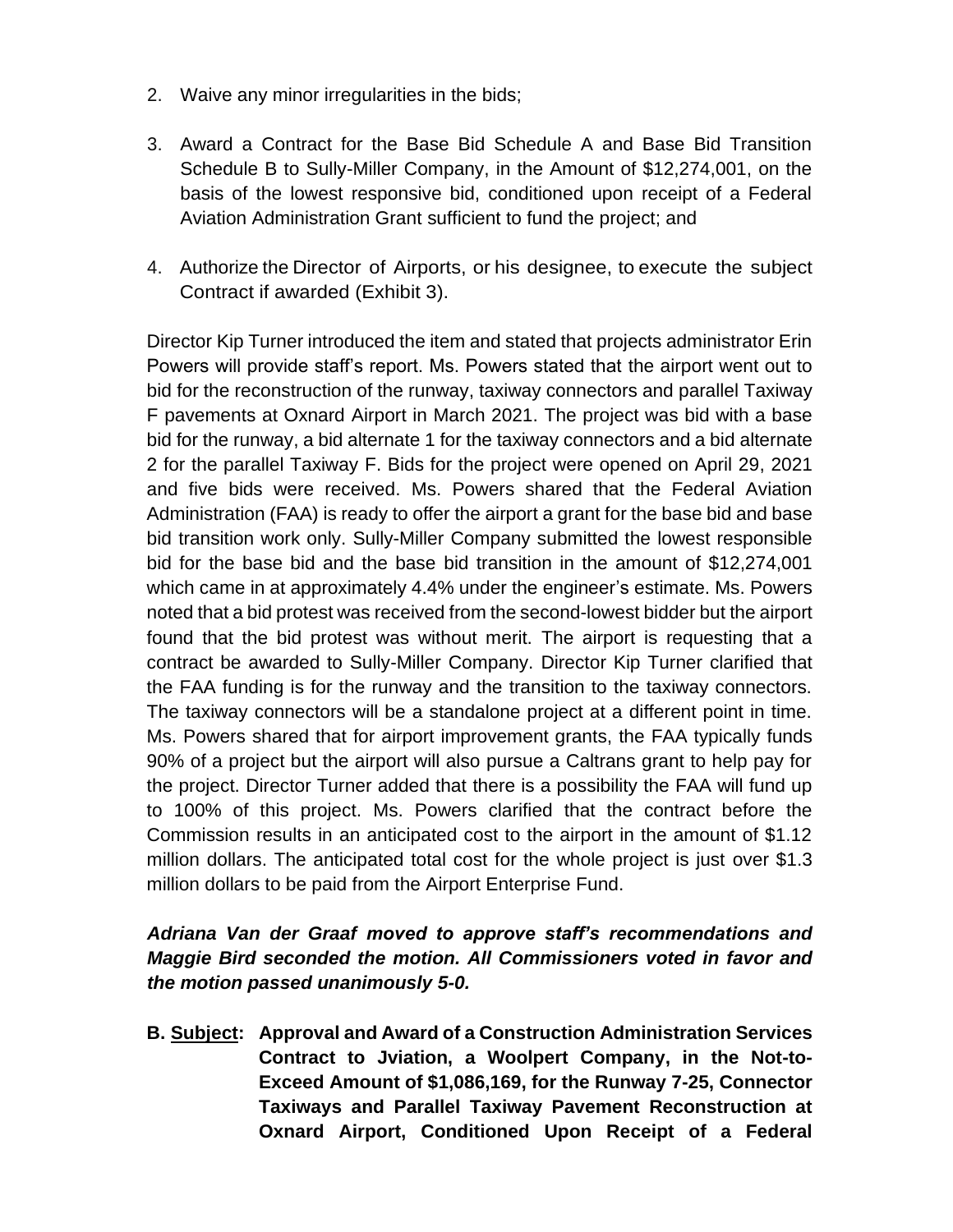**Aviation Administration Grant Sufficient to Fund the Project; Authorization for the Director of Airports, or Designee, to Execute the Subject Contract**

#### **Recommendations:**

Staff requests that your Commission/Authority recommend that the Board of Supervisors (Board):

- 1. Approve and award a construction administration services contract (Exhibit 1) to Jviation, a Woolpert Company, in the not-to-exceed amount of \$1,086,169, for the Runway 7-25 Pavement Reconstruction at Oxnard Airport, conditioned upon receipt of a Federal Aviation Administration Grant sufficient to fund the project; and
- 2. Authorize the Director of Airports, or his designee, to execute the subject contract.

Director Kip Turner introduced the item and stated that projects administrator Erin Powers will provide staff's report. Ms. Powers stated that this contract is for construction administrative services for the Runway 7-25 pavement reconstruction project only. The contract reflects only those services needed to oversee the base bid and base bid transition work. The type of services covered in a construction administration services contract include inspection, materials testing, record drawings, certified payroll review, storm water monitoring and reporting, weekly progress reports, and compliance with federal requirements. Ms. Powers shared that Jviation was selected as the airport's consultant for a fiveyear period through a request for qualification selection process in 2020. Although Jviation was selected for a five-year period, each contract awarded during that period must be negotiated individually and any contracts exceeding \$200,000 need to be approved by the Board of Supervisors. Ms. Powers clarified that the airport does not normally go out to bid for a consultant contract because it is a qualifications-based selection process which was completed in 2020.

## *Bruce Hamous moved to approve staff's recommendations and Steve Tannehill seconded the motion. All Commissioners voted in favor and the motion passed unanimously 5-0.*

#### **6. DIRECTOR'S REPORT**

Director Kip Turner provided an update on the private hangar lease agreement. It is anticipated that this item will come back before the Commission in the September timeframe. Regarding the Rent & Fee Schedule that was passed in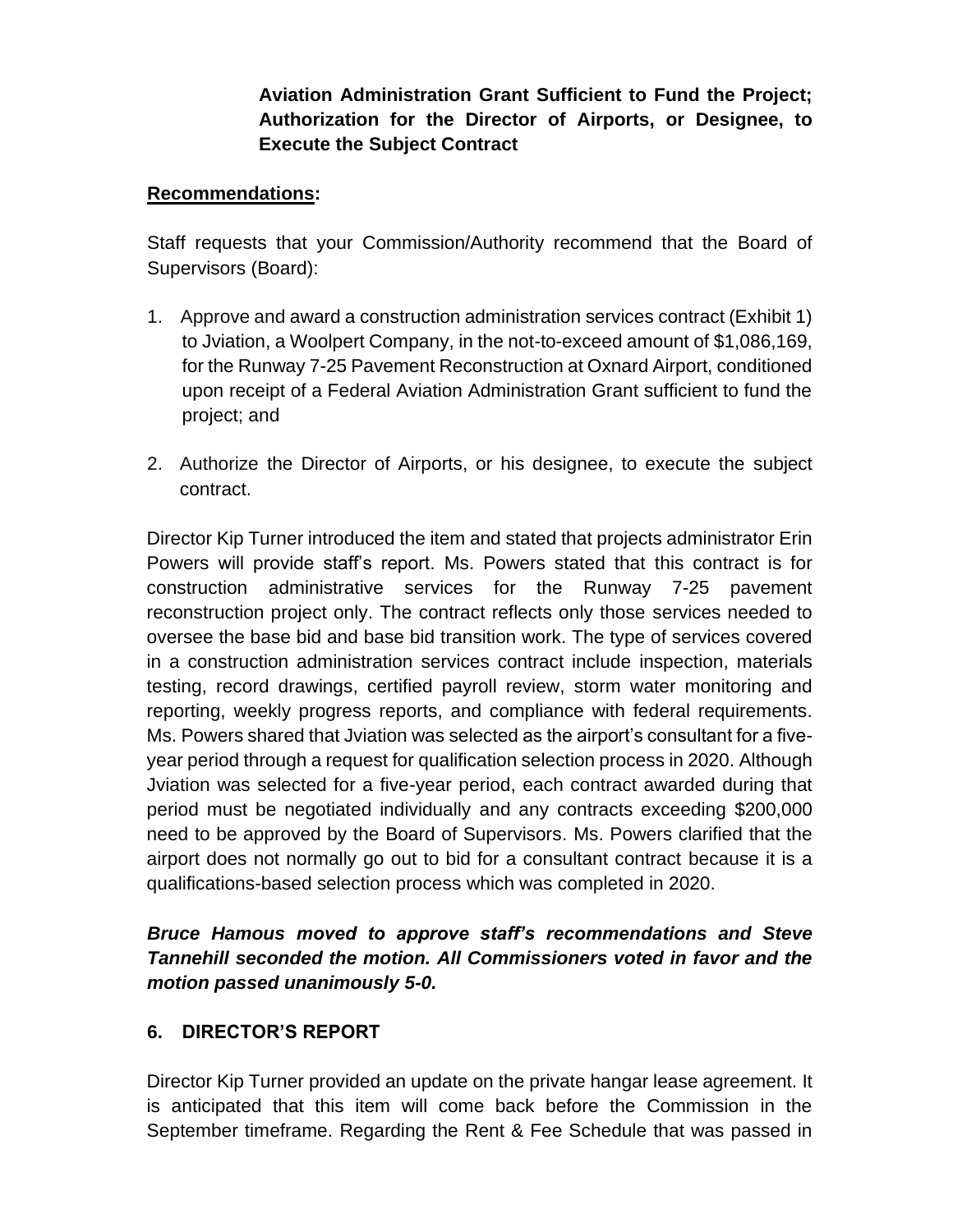June, airport staff is working on airfield signage for the transient ramp area that was referenced in the Schedule. Regarding the Oxnard Airport runway and taxiway reconstruction project, the third and final tenant workshop took place on July 6, 2021. Mr. Turner stated that the design team's project lead, Chuck McCormick with Mead & Hunt, and Mike Quinn, the on-site construction project representative with Jviation, will provide a summary of the tenant workshop. Mr. McCormick and Mr. Quinn reviewed a powerpoint presentation.

Mr. Turner stated that deputy director Dave Nafie will provide an update on airport noise issues. Mr. Nafie reviewed a new format for the monthly noise complaint report which can be found in the meeting packet. Mr. Nafie shared that airport staff is looking to hold a series of workshops to discuss noise issues. Additionally, the airport's website will be updated to include a dedicated page for noise abatement. The page will also include a web form to file a noise complaint. Airport staff is also exploring the use of social media to engage the public. Mr. Nafie continues to work with the neighborhood councils to address the noise concerns.

Director Turner stated that regarding the upcoming meeting of the Commission in August, if the Board of Supervisors goes to an in-person format at their upcoming meetings in July then airport staff will follow suit and the August meeting of the Commission will also be in-person. If the Board of Supervisors continue with a virtual format then the Commission meetings will remain virtual. Mr. Turner also shared that he submitted a notice of resignation to the County with an effective date of Friday, July 16, 2021. He thanked Commissioners for the opportunity to work with each of them. Deputy director Dave Nafie will serve as the interim director until the County hires a new director.

## **7. REPORTS**

Monthly Activity Report – May 2021 Monthly Noise Complaints – May 2021 Consultant Reports – May 2021 Airport Tenant Project Status – June 2021 Project Status – June 2021 Financial Statements Period Ended – March 31, 2021 Financial Statements Third Quarter – FY 2020/2021 Meeting Calendar

#### *Reports were received and filed.*

## **8. CORRESPONDENCE**

Letter dated June 5, 2021 from Erin Powers to Eric Landegger, C.A. Rasmussen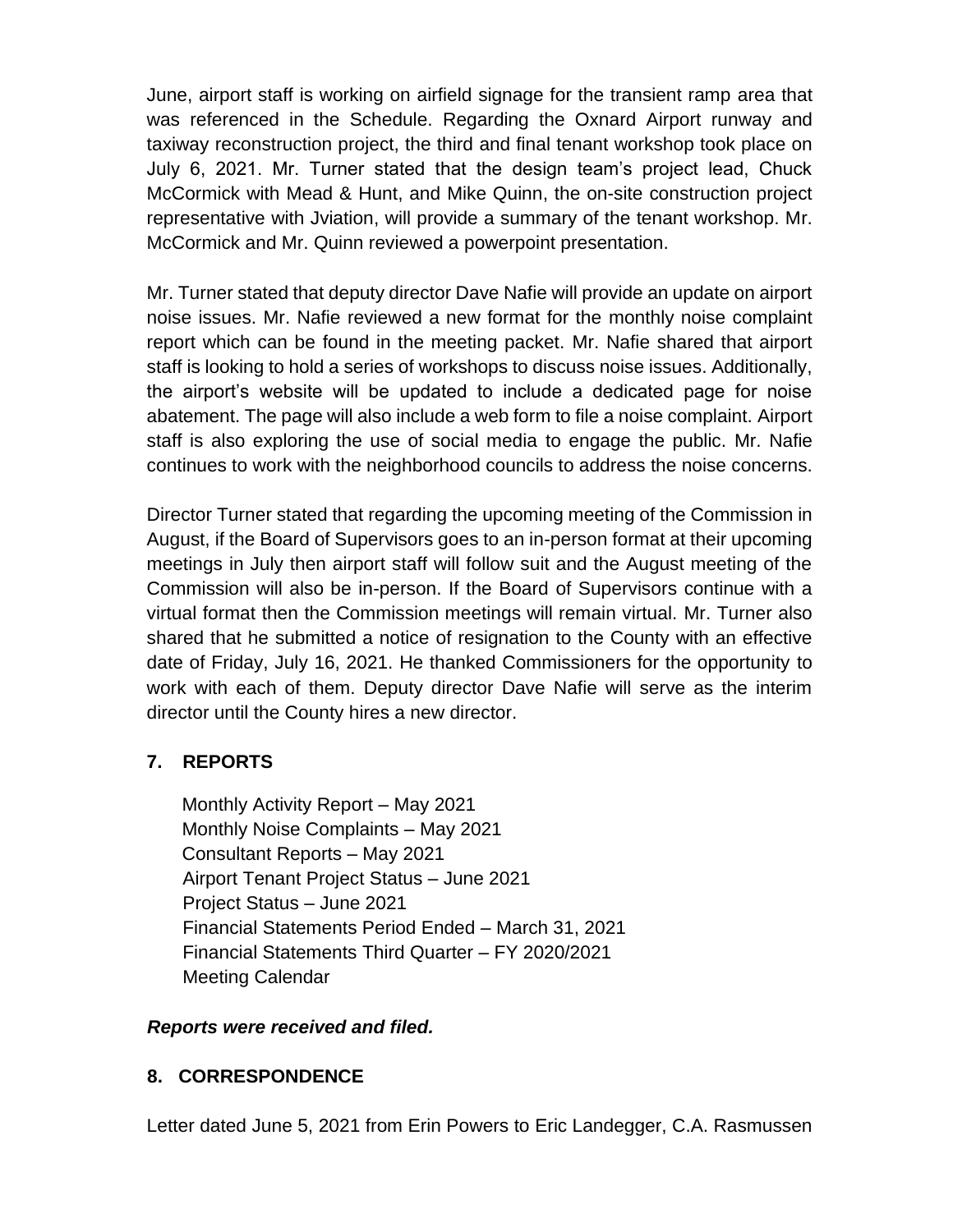re: Bid Protest for Oxnard Airport - Runway 7-25, Taxiway Connectors and Parallel Taxiway Pavement Reconstruction; Specification No: DOA 20-02; Project No: OXR-146

Letter dated June 16, 2021 from Erin Powers to Eric Landegger, C.A. Rasmussen re: Response to June 11th Bid Protest for Oxnard Airport - Runway 7-25, Taxiway Connectors and Parallel Taxiway Pavement Reconstruction; Specification No: DOA 20-02; Project No: OXR-146

Letter dated June 18, 2021 from Madeline Herrle to Kim Rivers, Times Media Group re: Public Records Request dated June 8, 2021

Estimate dated June 18, 2021 from Ana Castro to Kathleen Wilson, Ventura County Star re: Public Records Request of June 9, 2021

Letter dated June 18, 2021 from Madeline Herrle to Dominick Mills, Mills Law Group re: Public Records Request dated June 8, 2021

Notice re: Oxnard Airport Runway 7-25, Taxiway Connectors, and Parallel Taxiway Pavement Reconstruction Project Tenant Workshop #3 Rescheduled to June 29, 2021

Notice re: Oxnard Airport Runway 7-25, Taxiway Connectors, and Parallel Taxiway Pavement Reconstruction Project Tenant Workshop #3 Rescheduled to July 6, 2021

#### *Correspondence was received and filed.*

#### **9. COMMISSION COMMENTS**

Commissioner Bruce Hamous shared with Mr. Turner that it has been a pleasure to work with him and wished him luck wherever he lands. Mr. Hamous thanked Mr. Turner for his service.

Commissioner Maggie Bird seconded Mr. Hamous' comments. Ms. Bird shared with Mr. Turner that he has been wonderful and wished him luck. Ms. Bird also commented on Commissioner Steve Weiss' prior comments about allowing the Channel Islands Neighborhood Council (CINC) to make a presentation to the Commission. Ms. Bird believes the presentation should have been made at a separate meeting where Commissioners could have been invited. Ms. Bird would like the record to reflect that she agrees with Mr. Weiss' comments that the presentation exceeded the three-minute public comment time.